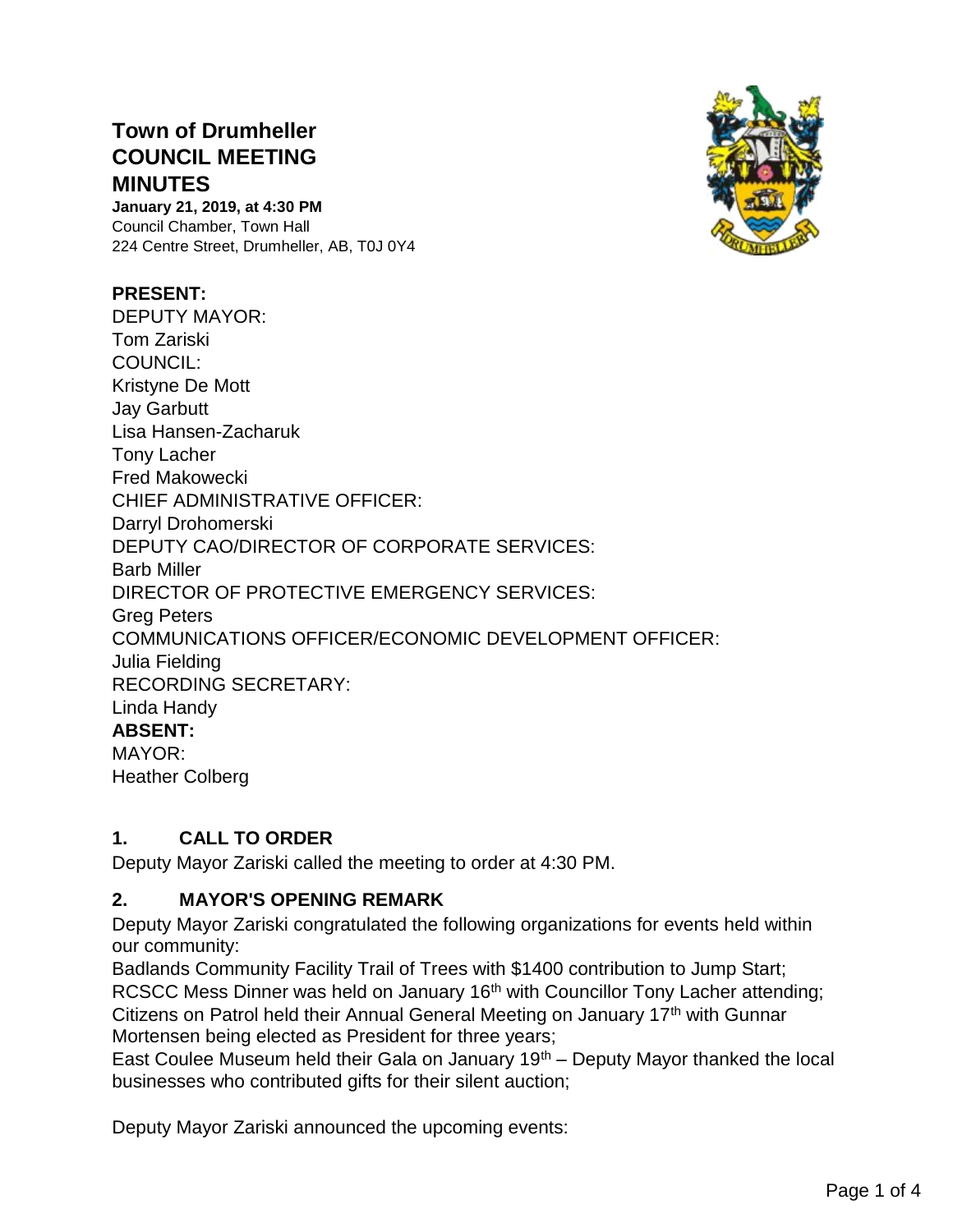Regular Council Meeting Minutes January 21, 2019

Pioneer Trail Winter Fest will hold their Winter Fest on January 22<sup>nd</sup>; Homestead Museum will hold their Annual General Meeting on January 27<sup>th</sup> at 2:00 PM at the Chamber Office.

# **3. ADOPTION OF AGENDA**

**MO2019.09** Hansen-Zacharuk, Garbutt moved to adopt the agenda as presented. Carried unanimously.

# **4. MINUTES**

# **4.1. ADOPTION OF REGULAR COUNCIL MEETING MINUTES**

4.1.1. Regular Council Meeting Minutes of January 7, 2019

**MO2019.10** Makowecki, Lacher moved to adopt the Regular Council Meeting Minutes of January 7, 2019 as presented. Carried unanimously.

# **4.2. MINUTES OF MEETING PRESENTED FOR INFORMATION**

# **4.3. BUSINESS ARISING FROM THE MINUTES**

# **5. DELEGATIONS**

# **6. REQUEST FOR DECISION REPORTS**

# **6.1. CAO**

# **6.1.1 Staff Long Term Service Award**

D. Drohomerski presented Policy 4.02.10.16 as amended with wording to explain the tax implications of the program.

**MO2019.11** Lacher, Hansen-Zacharuk moved to approve the addition of wording to Policy 4.02.10.16 Staff Long Term Service Awards/Retirement/Resignation Recognition Awards to include a reference to tax implications. Carried Unanimously.

# **6.2. DEPUTY CAO / DIRECTOR OF CORPORATE SERVICES**

# 6.2.1 Utility Budget Discussion

B. Miller presented the 2019 utility budget which reflects a 5% water increase and 2% for wastewater. She presented assumptions as follows:

*"The Water Utility budget has been built with a 5% increase to Water Rates. Currently, the budgeted result is a deficit of \$900 for 2019 including full amortization costs; and The Sewer Utility budget has been built with a 2% increase to Sewer Rates. Currently, the budgeted result is a deficit of \$262,600 including full amortization costs.*"

She explained the changes (increase / reduction) in each utility G/L account over 2018 budget with an explanation of mentionable variances reconciled to the change amount. She presented comparables from 2015, 2016 and 2017 and four (4) year average results. Global amounts include salaries, benefits, fuel, insurance, telephone and utilities.

**MO2019.12** Garbutt, Hansen-Zacharuk moved to accept the 2019 utility budget as presented. Carried unanimously.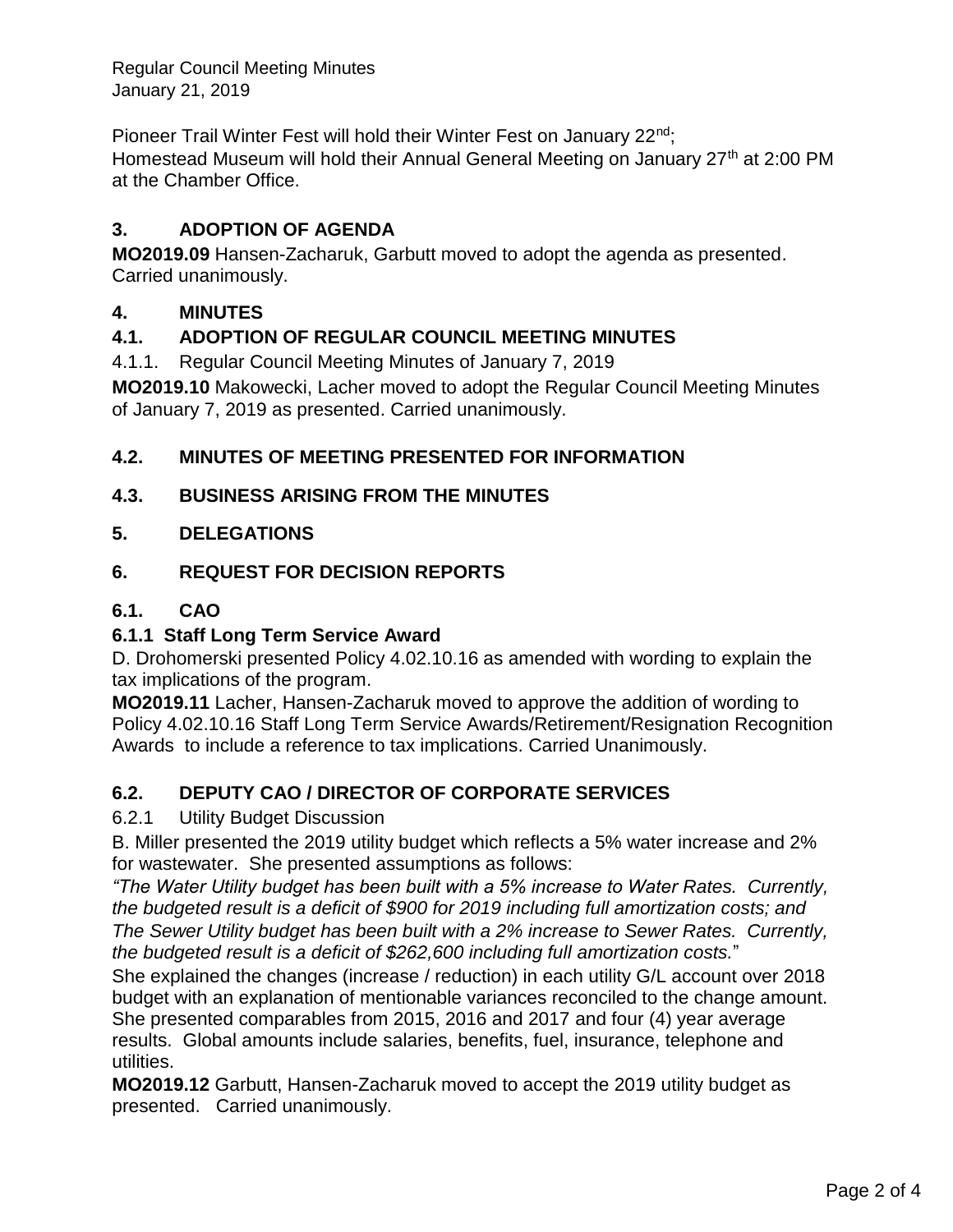6.2.2 Capital Budget Discussion (deferred until February 4<sup>th</sup> Regular Council Meeting)

# **6.3. DIRECTOR OF INFRASTRUCTURE SERVICES**

**6.4. DIRECTOR OF EMERGENCY / PROTECTIVE SERVICES**

# **6.5. REVIEW OF STRATEGIC BUSINESS PLAN WORK PRIORITIES**

#### **7. PRESENTATION OF QUARTERLY REPORTS BY ADMINISTRATION**

7.1 Economic Development / Communications Officer Quarterly Report October 1 to December 31, 2018 (for information only as the report was not attached to the January  $14<sup>th</sup>$ , 2019 COW agenda)

#### **8. PUBLIC HEARING TO COMMENCE AT 5:30 PM**

#### **9. PUBLIC HEARING DECISIONS**

#### **10. UNFINISHED BUSINESS**

10.1 Budgetary Reduction Strategies – K. Blanchett – Public Works Operations (Fountain Options)

10.2 Budgetary Reduction Strategies – D. Goldthorpe – Arts, Culture and Recreation (Reduction of Operations at the Aquaplex and BCF Options) (Both reports are attached as the camera was not working for the COW meeting of January 14<sup>th</sup>)

Councillor J. Garbutt stated that although questions were asked on these reports, Council has not made a decision on the options presented and await the results of the public consultation which will be held in the near future.

# **11. NOTICE OF MOTION**

# **12. COUNCILLOR REPORTS**

12.1. Councillor Garbutt – Approval of Sandstone Manor 2019 Budget

Councillor Garbutt presented the draft Sandstone Manor 2019 budget for approval. He commented on the following:

- The manor was fully rented during 2018 (20 units);
- Mostly the expense increases are inflationary with some repairs to be carried out as the building is now 10 years old;
- Town has the option to waive the property taxes and in lieu of the taxes, the Sandstone Manor provides a reserve payment; current total reserve is \$126,000 and the Manor will provide a reserve payment in the amount of \$40,000 this year;
- Two units were formerly unrentable for a period of time due to shifting however there has been a slow down in the shifting of the building and the mediation repairs appear to be working and the units have been occupied for the past two years; and